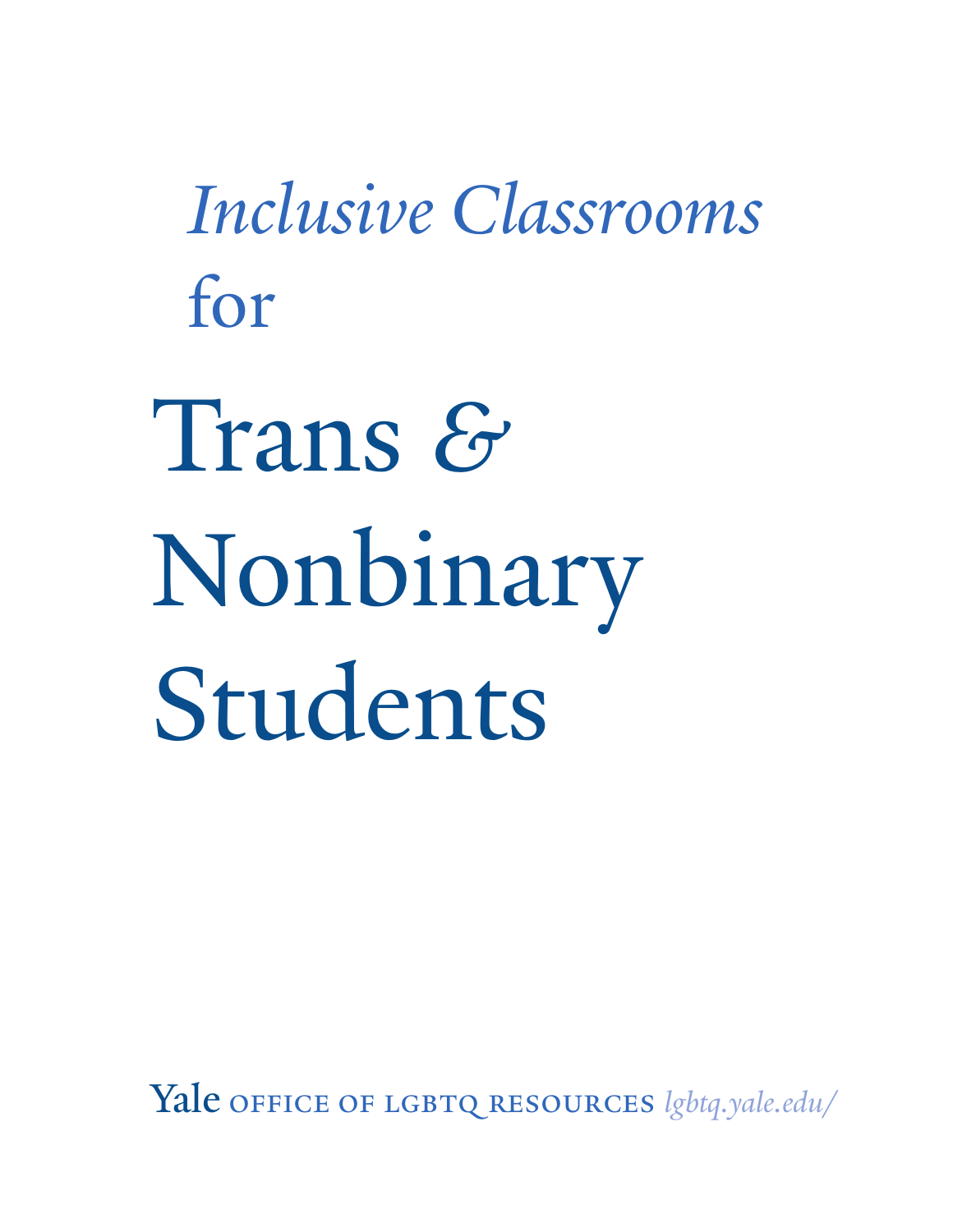# Gender Identity at Yale

Yale students may identify as *transgender* (an umbrella term that says they identify as a different gender than their sex assigned at birth), *genderqueer* (usually based on a social critique of two-genders), *agender* (without a gender), or *nonbinary* (a gender that resists the choice between male and female). Students may have an appearance that suggests a gender critique or they may have traditional gender expressions.

# What do surveys show about experiences at Yale?

On the AAU Climate survey, students who identified as transgender, genderqueer and "not listed" reported much higher rates of sexual harassment, which leads many to change a class or an academic direction.

### To understand why being misgendered is so disconcerting...

Imagine that you are meeting with your department chair and they suddenly start using the wrong pronouns to refer to you. You are astonished, do you correct them? What if they continue to use the wrong ones? *Have you* 

*been paying attention to anything else they are saying?*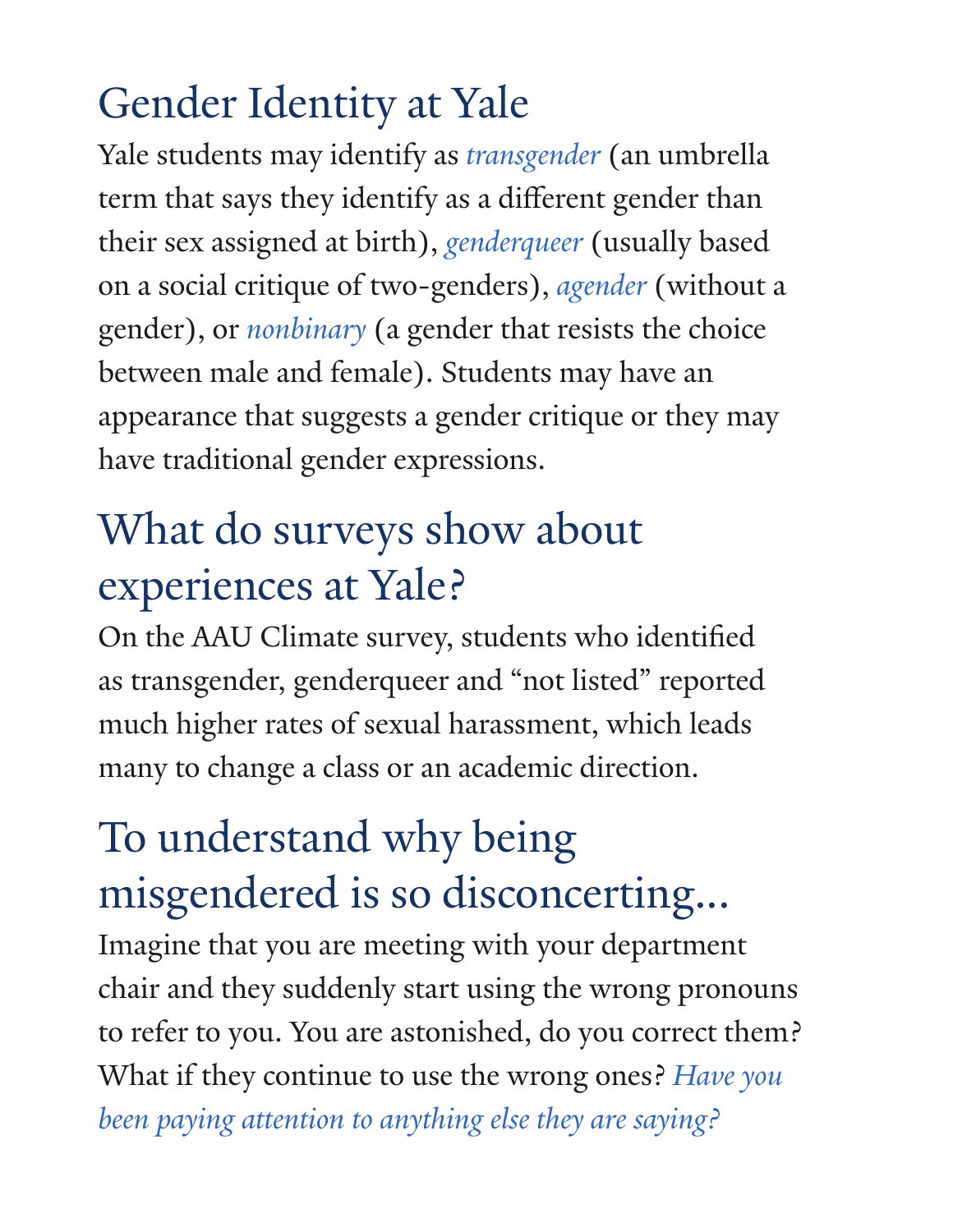### How can you make your classroom more inclusive of all genders?

Don't divide students by gender for class projects or exercises.

Don't use pronouns to refer to students unless you are sure you know the pronouns each student uses. Check your class roster in Canvas to see if students have entered preferred pronouns in Name Coach. If they have not, use names and gender-neutral pronouns.

When you ask students for their names in the first class, avoid public discussion of disparities with course lists from the registrar. If there are discrepancies between your course roster and how students introduce themselves, discuss it privately or by email rather than in class, if you are unable to figure it out yourself. You can use the Student ID number to match students across systems.

When you ask students for their names in the first class also ask them for their pronouns: "Now, let's go around and tell me the name you would like me to call you and the pronouns you'd like me to use — I'll start. You can call me Professor Sanga and I use he, him and his."

Indicate which pronouns you use in your email signature, your syllabus and when introducing yourself.